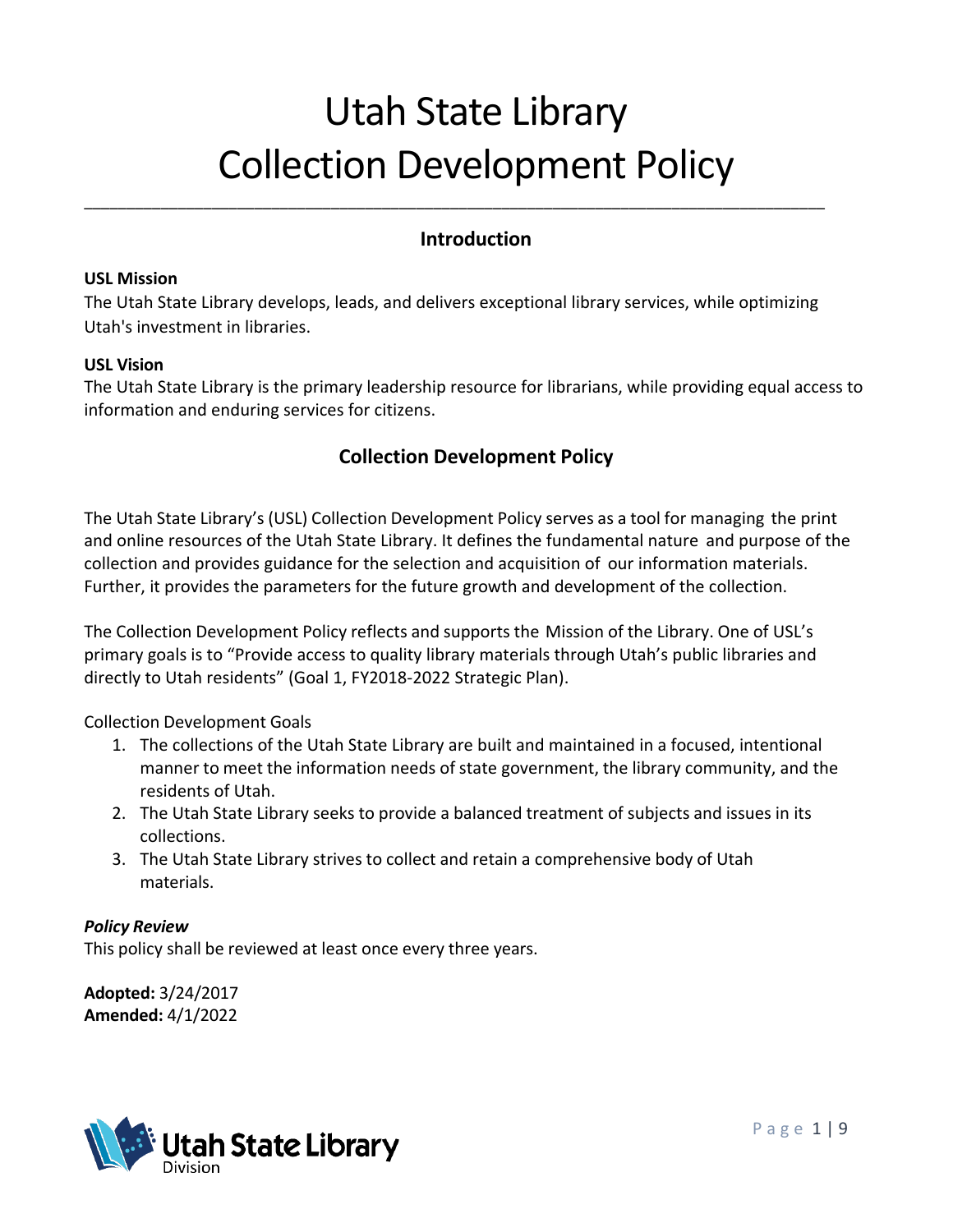## **The General USL Collection**

#### **Audience served**

The USL general collection serves the people of Utah through providing book sets for book groups across the state and by cultivating a comprehensive collection of materials containing Utah related content or produced by Utah authors. A special focus is on the library staff and professionals in Utah's libraries. The general collection aims to provide this audience with a dynamic and relevant collection of materials to support them in their professional development.

#### **Character of the collection**

The general collection of materials at the Utah State Library consists of the following areas:

#### *Utah Collection*

The Utah collection focuses on materials related to Utah, its history, geology, and culture, as well as creative works or works of fiction produced by Utah authors.

#### **Selection Criteria.**

Materials for the Utah collection are selected based on the following criteria:

- 1. Non-fiction materials related to the history, geology, and culture of the state;
- 2. Creative works and works of fiction produced by a Utah author;
- 3. Materials about the Native American tribes of Utah defined as Ute, Goshute, Paiute, Shoshone, or Navajo;
- 4. Authority and reliability;
- 5. Author's qualifications and other published works;
- 6. Reliability and reputation of the publisher;
- 7. Affordability.

#### **Deselection Policy.**

Materials from this collection represent a historical repository of Utah content, as well as a representation of the creative works of Utah authors over time. As such, it will not be weeded.

#### *Book Buzz Collection*

The materials in this collection consist of sets of books that are geared towards book groups of various ages, interests, and backgrounds.

#### **Selection Criteria**

Materials for the Book Buzz collection are selected based on the following criteria:

- 1. Authority and reliability;
- 2. Author's qualifications and other published works;
- 3. Reliability and reputation of the publisher;
- 4. Anticipated usage or requests by the public;

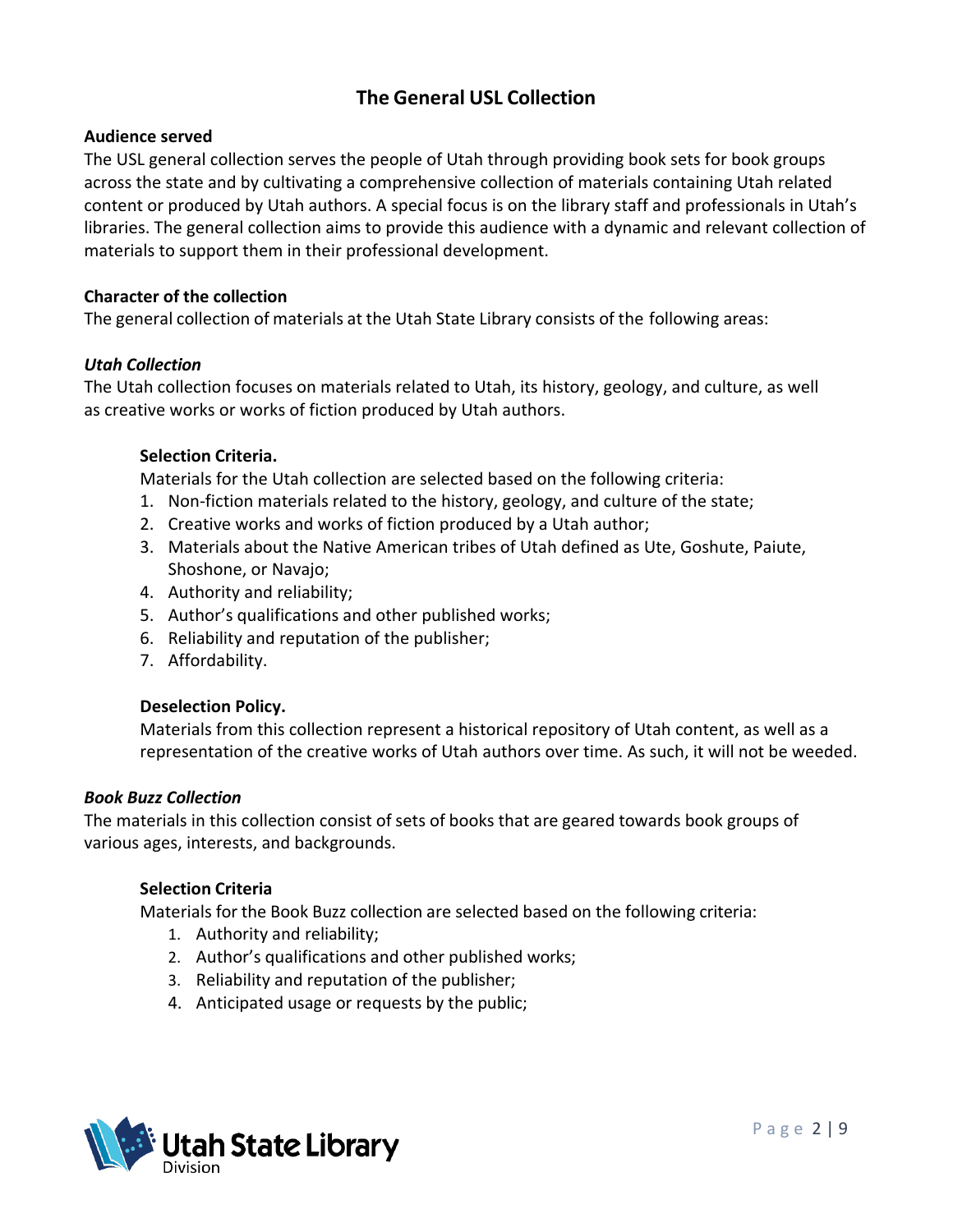- 5. Literary awards or evaluations in reviews/media;
- 6. Accuracy and timeliness of content;
- 7. Contribution of a work to the diversity or breadth of the collection and its relation to other materials on the subject;
- 8. Representation of unique or controversial points of view with consideration of above criteria;
- 9. Non-fiction and fiction material created by a Utahan or about Utah;
- 10. Materials about the Native American tribes of Utah defined as Ute, Goshute, Paiute, Shoshone, or Navajo;
- 11. Affordability.

#### **Deselection Policy**

In order to provide a current, accurate and useful collection in those topics that are time-sensitive (health, social sciences, technology), the Utah State Library will perform regular deselection of materials based on the following criteria:

- 1. Misleading—factually inaccurate;
- 2. Outdated—age of document;
- 3. Condition—worn beyond mending and rebinding;
- 4. Superseded—by a new edition or a much better book on the subject;
- 5. Trivial—of no discernible literary or scientific merit;
- 6. Irrelevant to the needs or interests of the library's community;
- 7. Elsewhere—the material is easily obtainable from another library;
- 8. Low Usage—Usage drops below acceptable.

#### *Library Professional Development Collection*

These materials are a resource for all Utah library staff and contain a wide- ranging selection of materials about the library profession.

#### **Selection Criteria.**

The general criteria to be used in the selection of professional development materials are as follows:

- 1. Current and anticipated needs of Utah library staff;
- 2. Accuracy and timeliness of content;
- 3. Requests by Utah library staff;
- 4. Affordability.

#### **Deselection Policy.**

In order to provide a current, accurate and useful professional development collection to Utah libraries, the Utah State Library will perform regular deselection of materials based on the following criteria:

- 1. Outdated—age of document;
- 2. Condition—worn beyond mending and rebinding;
- 3. Superseded—by a new edition or a much better book on the subject;

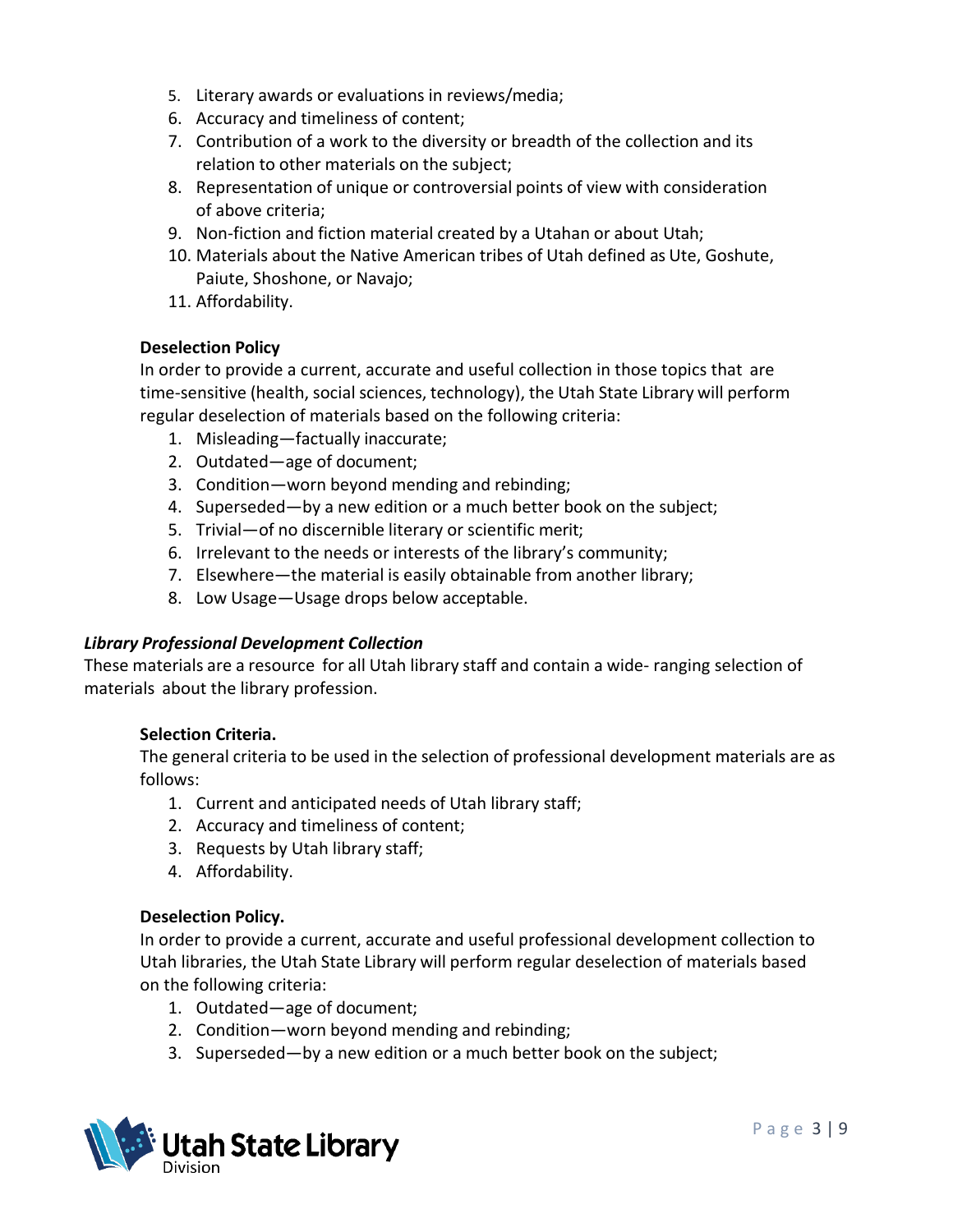- 4. Irrelevant to the needs or interests of the library's community;
- 5. Elsewhere—the material is easily obtainable from another library;
- 6. Low Usage—Usage drops below acceptable.

#### **Gifts**

USL reserves the right to decide what should be added to its collection without restrictions on current or future use, and reserves the right to dispose of unsuitable materials in accordance with state law. USL does not appraise the value of gifts.

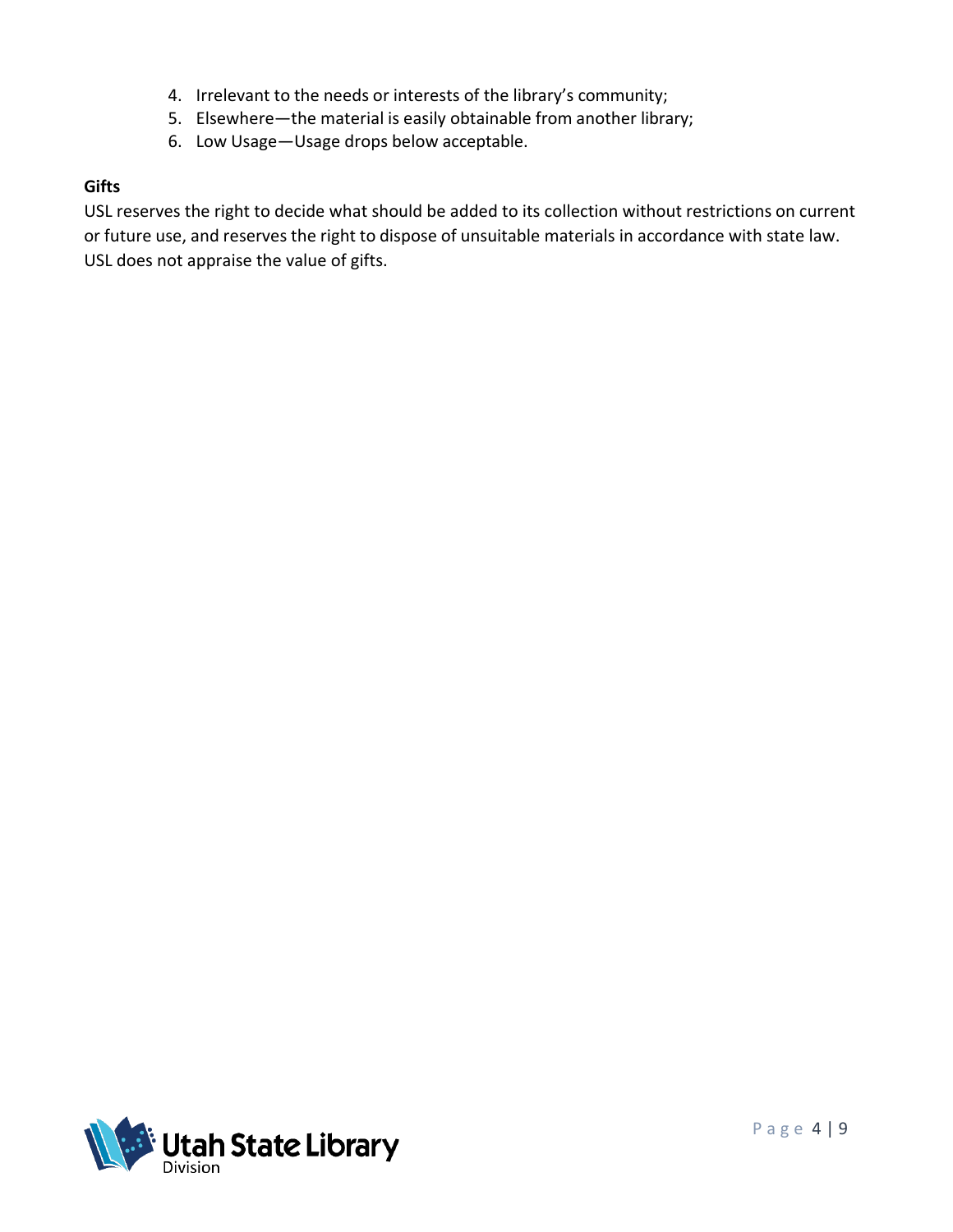## **USL State Documents Collection**

#### **Audience served**

Access to the collection is free to the general public.

#### **Character of the collection**

#### *Print Collection*

This collection contains items consisting of state publications issued by state agencies ranging between Utah territorial era to present day Agencies are required to submit two copies of each print, microform, CD, or DVD publication in compliance with Utah Code Ann. [§ 9-7-207,](https://le.utah.gov/xcode/Title9/Chapter7/9-7-S207.html) but the collection is incomplete.

#### *Utah Government Digital Library* (digitallibrary.utah.gov)

Born-digital state and digitized government publications have been collected since 2006 covering publication dates from approximately 1851 to present. The entire collection is indexed and accessible using Google and other search engines. The cataloged metadata is regularly harvested by the Mountain West Digital Library (MWDL) making all content publicly accessible through the MWDL and the Digital Public Library of America (DPLA).

#### **Selection Criteria Summary.**

The Utah State Library is mandated by statute to collect state government publications; provide permanent public access to state publications in digital formats in an online digital library (Utah Code Ann.  $\S$  9-7-208); and to manage a network of state depository libraries for the preservation, distribution, and exchange of state publications (Utah Code Ann.  $\S 9 - 7 -$ [207,](https://le.utah.gov/xcode/Title9/Chapter7/9-7-S207.html) [209\)](https://le.utah.gov/xcode/Title9/Chapter7/9-7-S209.html). State publications are defined in statute (Utah Code Ann. § [9-7-101\)](https://le.utah.gov/xcode/Title9/Chapter7/9-7-S101.html) to include a broad range of documents, including audiovisual, micrographic, and electronic publications regardless of the format or method of reproduction.

USL has authority to collect publications from all state agencies, including all departments, offices, boards, commissions, public universities and colleges, and political subdivisions (see Utah Code Ann. [§ 9-7-101\)](https://le.utah.gov/xcode/Title9/Chapter7/9-7-S101.html). Political subdivisions include all Utah counties, cities, school districts, public transit districts, redevelopment agencies, and special districts (see Utah Code Ann. § 9-7-101). To supplement agency-submitted publications, the Utah State Library also harvests publications directly from state agency websites. Select relevant federal agency publications containing information, data, and statistics referring to Utah are also included in the *Utah Government Digital Library.*

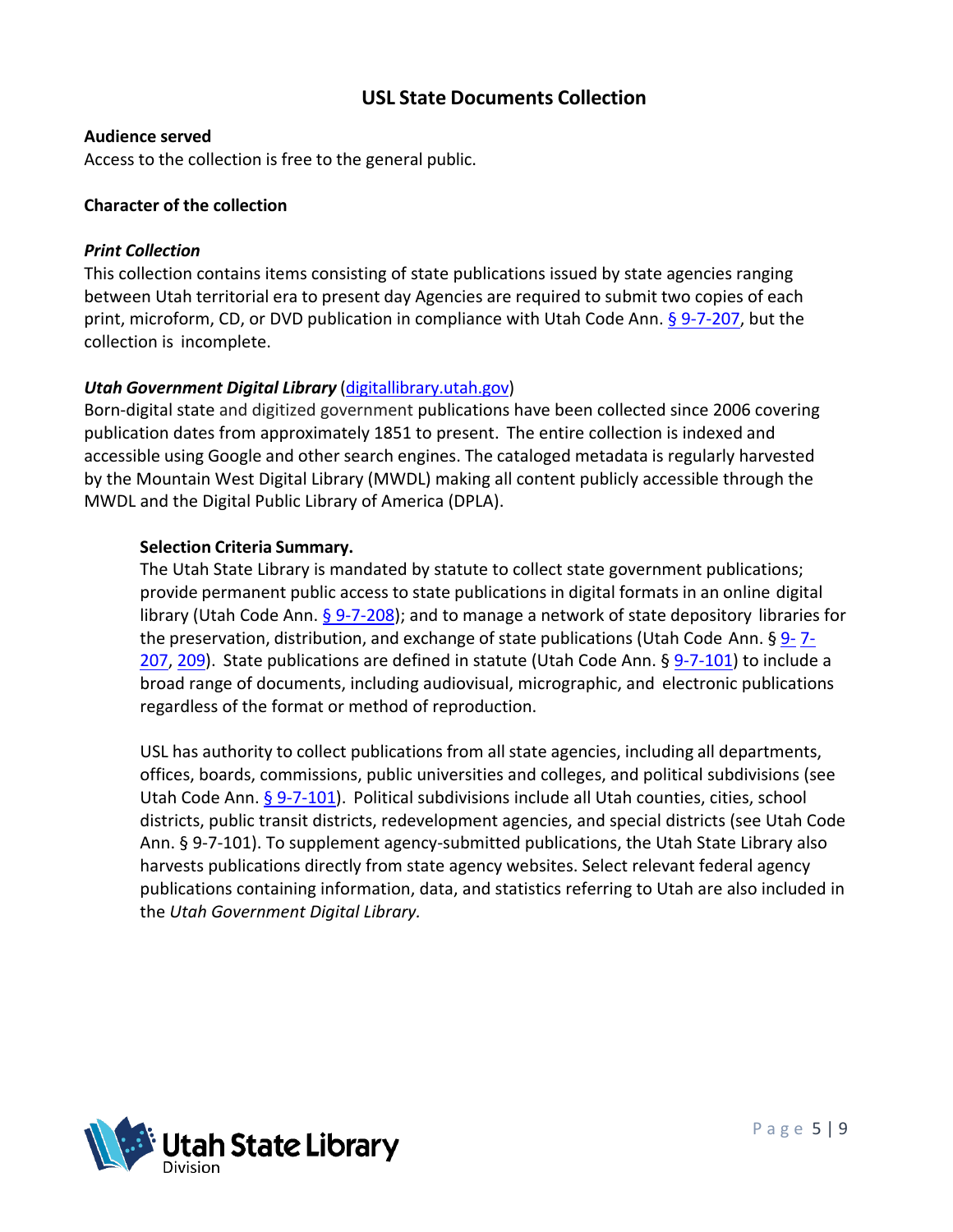## **Digital Resources Available through Utah's Online Public Library**

#### **Audience served**

With the exception of the OverDrive content, which is accessible to only the member libraries of the Beehive Library Consortium, Utah's Online Public Library resources are provided for all Utah residents through their local public library.

#### **Character of the collection**

USL provides audiobooks and eBooks, newspapers, magazines, and other resources through Utah's Online Public Library [\(https://onlinelibrary.utah.gov\)](https://onlinelibrary.utah.gov/). The collection is designed:

- 1. To provide online resources to patrons of Utah's public libraries that will extend the quality and scope of their local library collection, and
- 2. To provide online resources for Utah's residents that focus on life-long learning, including resources for leisure and recreational education.

Resources are chosen to reflect a broad spectrum of viewpoints and interests. Resources are chosen in cooperation with representatives of local public libraries, as well as representatives of K-12 schools and the Utah Academic Library Consortium, who make up the Utah's Online Library Central Committee, to avoid duplication and provide the widest selection of resources.

#### *Beehive Library Consortium*

This is a unique consortium comprised of representatives from member libraries, led by an administrative committee created in 2020. This consortium is specific to the OverDrive platform. Content is purchased for this electronic collection by all member libraries, including the USL. USL administrates the consortium.

#### **Selection Criteria Summary.**

Materials are selected according to one of more of the following criteria. An item need not meet all of these criteria in order to be added to the collection;

- 1. Current and anticipated needs and interests of the public;
- 2. Evaluations in review media this may include popular reviews from a variety of sources;
- 3. Accuracy and timeliness of content;
- 4. Author's or publisher's qualifications and/or reputation;
- 5. Contribution of a work to the diversity of breadth of the collection and its relation to other materials on the subject;
- 6. Representation of unique or controversial points of view;
- 7. Receipt of, or nomination for, major awards or prizes;
- 8. Requests by the public;
- 9. Affordability;
- 10. Lending model.

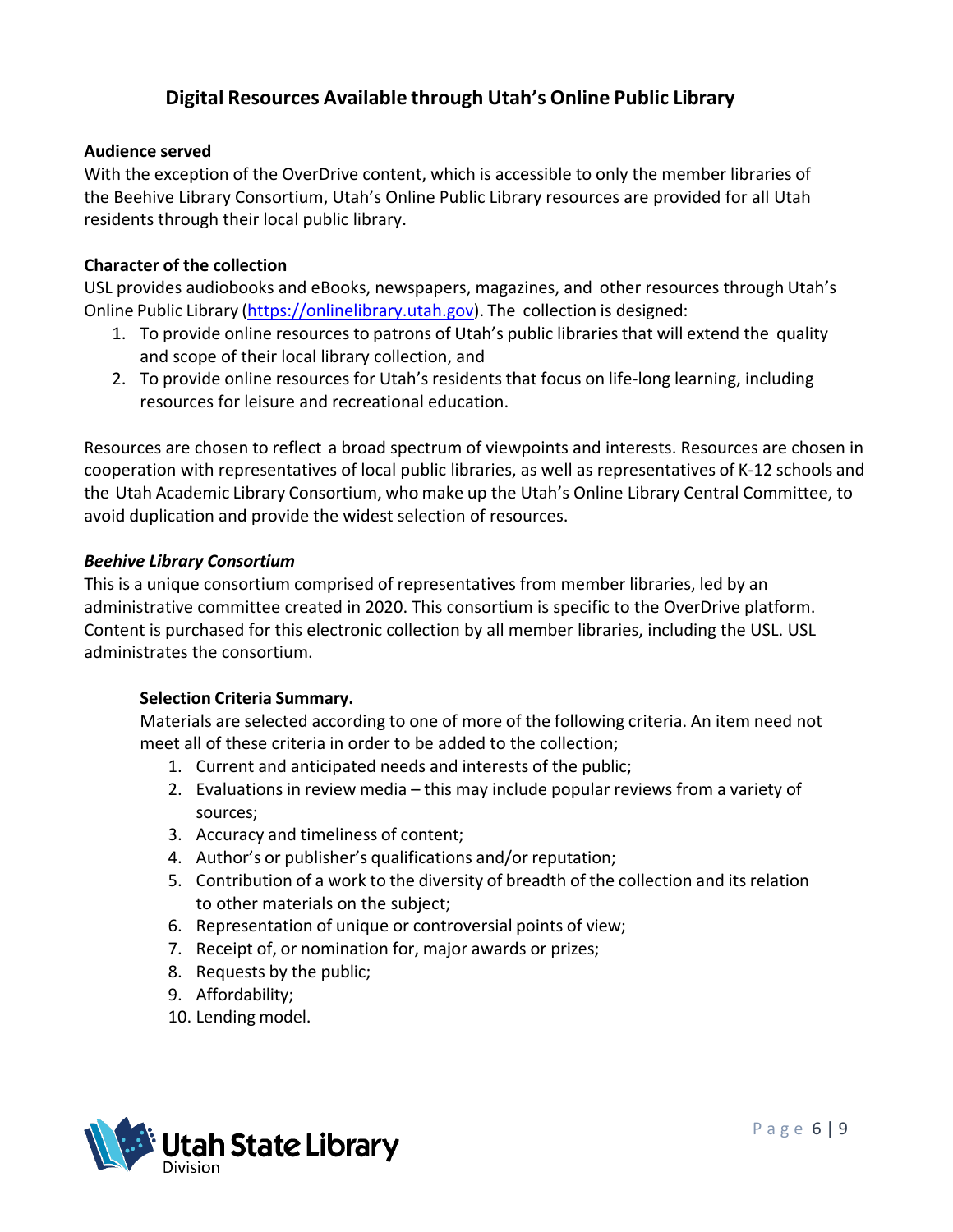## **Reconsideration of Materials for Inclusion or Removal**

The collection contains a wide variety of materials to meet the diverse needs of a diverse population. The Utah State Library neither approves nor disapproves of views expressed in materials included in the collection. Anyone who wishes to have materials reconsidered for inclusion or removal from the USL collection shall complete the Reconsideration of Materials Form and send it to:

State Librarian Utah State Library Division 250 N. 1950 W., Suite A Salt Lake City, UT 84116-7901

Reconsideration forms will be reviewed by a panel of three professional librarians appointed by the Utah State Library Director. The panel will submit its recommendations to the Director, who will make the final decision and provide written responses to requests. Once the form is submitted, the Director will respond to the complainant within 60 days. The complainant has 30 days to appeal the decision. Further appeals go to the Utah State Library Board of Trustees. The Board will form a panel of three, including one professional librarian and two Board Members, to review the challenged material and the reconsideration form. A written response to the individual outlining the Board's findings will be provided within 60 days. The Board's decision is final.

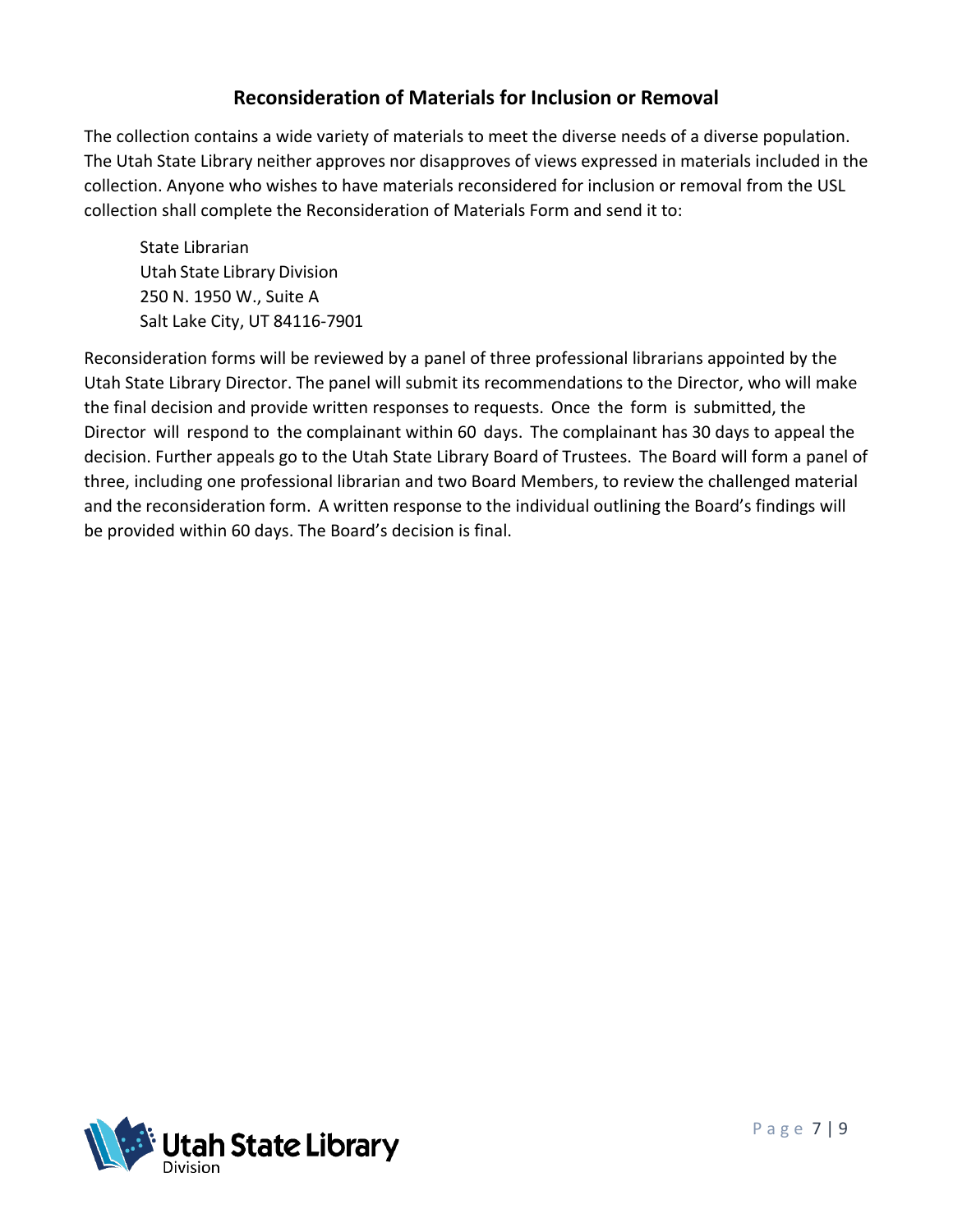## **Utah State Library Reconsideration of Materials Form**

| Do you represent self? _____                                                                          |  |  |
|-------------------------------------------------------------------------------------------------------|--|--|
|                                                                                                       |  |  |
| 1. Resource on which you are commenting:                                                              |  |  |
| ________ Book _______ Textbook _______ Video _______ Display _______ Magazine _______ Library Program |  |  |
| ________ Audio Recording ________ Newspaper _______                                                   |  |  |
|                                                                                                       |  |  |
|                                                                                                       |  |  |
|                                                                                                       |  |  |
|                                                                                                       |  |  |

2. What brought this resource to your attention?